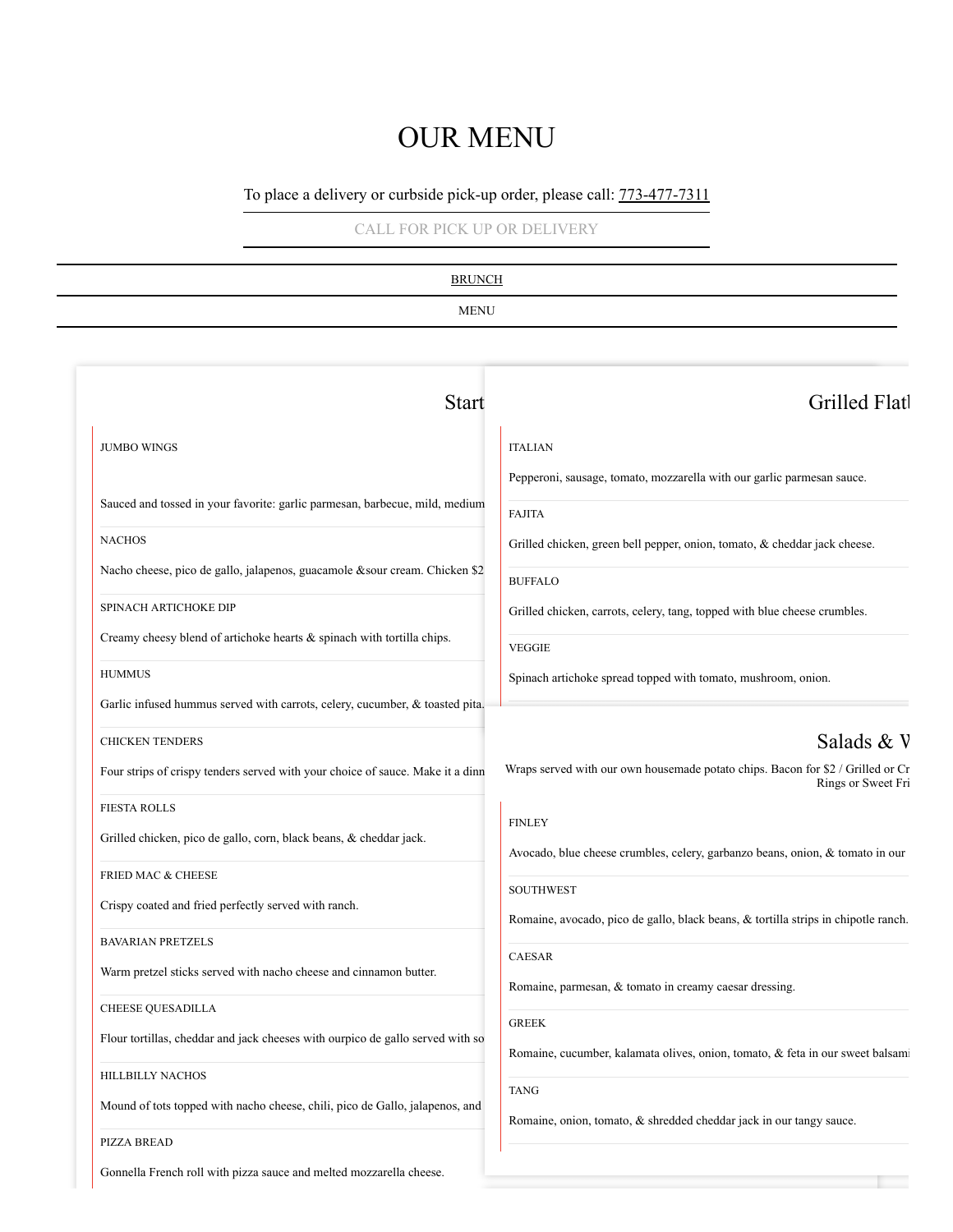| ANGEL'S EMPANADAS                                                                                                                                                                                                     | Burgers $& C$                                        |
|-----------------------------------------------------------------------------------------------------------------------------------------------------------------------------------------------------------------------|------------------------------------------------------|
|                                                                                                                                                                                                                       | ato chi                                              |
| Pizza                                                                                                                                                                                                                 | alad \$                                              |
| No substitutions on specialty pizzas: Start with a Cheese. Pizza for \$11. Build your own \$2 for meats & \$1 for veggies: bacon, chicken, pepperoni,<br>sausage, green pepper, jalapenos, mushroom, onion, & tomato. |                                                      |
| THE SUPREME                                                                                                                                                                                                           | $der \&$                                             |
| Sausage, pepperoni, onion, green pepper, & mushroom.                                                                                                                                                                  | \$15.00                                              |
| <b>BBQ CHICKEN</b>                                                                                                                                                                                                    | \$15.00                                              |
| Grilled BBQ chicken, bacon, & red onion.                                                                                                                                                                              |                                                      |
| <b>CHICKEN TANG</b>                                                                                                                                                                                                   | \$14.00                                              |
| Grilled chicken tossed in our tang sauce.                                                                                                                                                                             |                                                      |
| SPECIALTY PIZZAS                                                                                                                                                                                                      | \$11.00                                              |
| Start with a Cheese. Build your own \$2 for meats & \$1 for veggies: bacon, chicken, pepperoni, sausage, green pepper, jalapenos, mushroom, onion, &<br>tomato.                                                       |                                                      |
|                                                                                                                                                                                                                       | <b>SOUTHWEST FINLEY</b>                              |
|                                                                                                                                                                                                                       |                                                      |
| Handhelds                                                                                                                                                                                                             |                                                      |
| Handhelds served with our own housemade potato chips. Fries or tots \$1 / side salad \$1.50 / sweet potato fries or onion rings \$2                                                                                   |                                                      |
| <b>GREEK PITA</b>                                                                                                                                                                                                     | \$9.00                                               |
| Romaine, grilled chicken, cucumber, kalamata olives, onion, tomato, & feta in our sweet balsamic vinaigrette.                                                                                                         |                                                      |
| <b>CHICAGO DOG</b>                                                                                                                                                                                                    |                                                      |
| Paulina Meat Market hot dog grilled topped withonion, tomato, pickle, musta                                                                                                                                           | Sides                                                |
| SONORAN DOG                                                                                                                                                                                                           | <b>BASKET OF CHIPS</b>                               |
| Paulina Meat Market hot dog wrapped in bacontopped with pinto beans, tom:                                                                                                                                             | <b>FRIES</b>                                         |
| <b>GUINNESS BRAT</b>                                                                                                                                                                                                  |                                                      |
|                                                                                                                                                                                                                       | <b>TOTS</b>                                          |
| Paulina Meat Market veal brat soaked in Guinnessthen grilled to perfection /                                                                                                                                          |                                                      |
| B.L.T                                                                                                                                                                                                                 | <b>SWEET POTATO FRIES</b>                            |
| Bacon aioli, applewood smoked bacon, lettuce, & tomato.                                                                                                                                                               | <b>ONION RINGS</b>                                   |
| <b>GRILLED CHEESE</b>                                                                                                                                                                                                 |                                                      |
| Texas toast with your choice cheeses. Add tomato or avocado \$1, bacon \$2                                                                                                                                            | <b>BOWL OF CHIL</b>                                  |
| <b>MAHI MAHI TACOS</b>                                                                                                                                                                                                | <b>EXTRA PITA OR CHIPS</b>                           |
| 3 grilled mahi mahi tacos topped with mango salsa & cilantro aioli in flour to                                                                                                                                        |                                                      |
| <b>TURKEY CLUB</b>                                                                                                                                                                                                    | Desser<br>We aren't the good humor man but sometimes |
| A Finley Favorite returns with fresh turkey piled high on Texas Toast with ap                                                                                                                                         |                                                      |